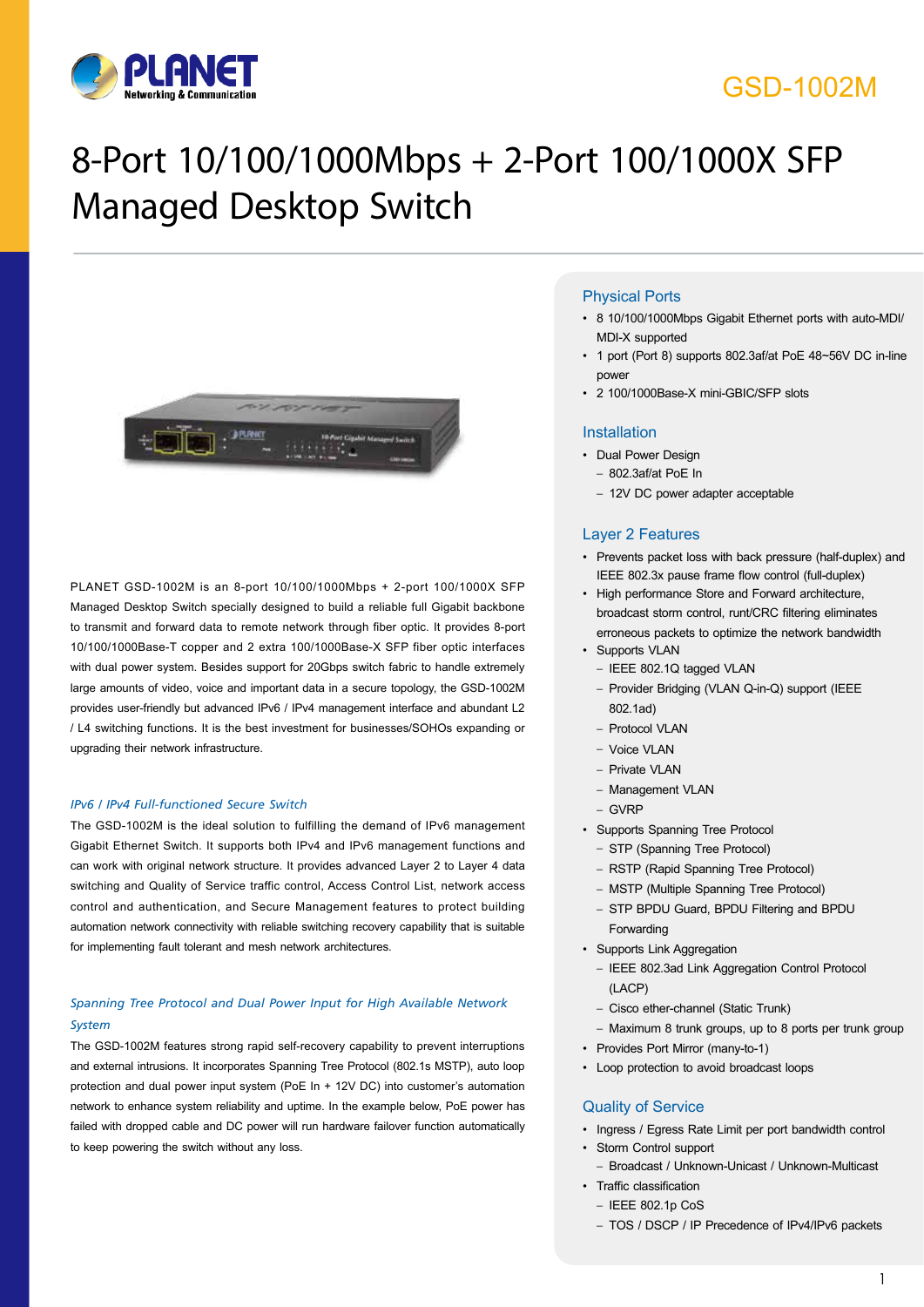

### **Power Dual-Input (Auto Failover)**



#### *Handheld Size for FTTD Solution*

The GSD-1002M provides high-performance edge service and plug-and-play design for FTTD (Fiber to the Desktop) solutions. FTTD service is fiber optic cabling with reliable and expandable, lower-cost wiring architectures, and long distance capability. The GSD-1002M supports dual-speed, 100Base-FX and 1000Base-SX/LX SFP (Small Form-factor Pluggable) fiber-optic modules to connect fiber access point, with high flexibility to be installed in communication closet or major computer room for SMBs.

### **Applications**

#### *Extending Network Infrastructure for SOHOs, SMBs and Workgroups*

Since port 8 of the GSD-1002M provides PoE PD power in-line and 12V DC in interface, it can obtain PoE power from any 802.3af/at PoE PSE equipment. The GSD-1002M is with non-blocking design and handheld size, and extends 8-port 10/100/1000Mbps Gigabit Ethernet and 2-port extra 100Base-FX / 1000Base-SX/LX SFP fiber-optic modules, bringing network infrastructure higher flexibility but lower in cost.



• Strict priority and Weighted Round Robin (WRR) CoS policies

#### Multicast

- Supports IGMP Snooping v2 and v3
- Supports MLD Snooping v1 and v2
- • IGMP Querier mode support
- IGMP Snooping port filtering
- MLD Snooping port filtering

#### **Security**

- Authentication
	- IEEE 802.1X Port-based network access authentication
- Built-in RADIUS client to co-operate with the RADIUS servers
- RADIUS / TACACS+ login user access authentication
- • Access Control List
	- IPv4 / IPv6 IP-based ACL
	- MAC-based ACL
- MAC Security
	- Static MAC
	- MAC Filtering
- Port Security for Source MAC address entries filtering
- DHCP Snooping to filter distrusted DHCP messages
- • Dynamic ARP Inspection discards ARP packets with invalid MAC address to IP address binding
- IP Source Guard prevents IP spoofing attacks
- DoS Attack Prevention
- SSH / SSL

### Management

- • IPv4 and IPv6 dual stack management
- • Switch Management Interface
	- Web switch management
	- Telnet Command Line Interface
	- SNMP v1, v2c and v3
- SSH / SSL secure access
- • User Privilege Levels Control
- Built-in Trivial File Transfer Protocol (TFTP) client
- • BOOTP and DHCP for IP address assignment
- • System Maintenance
	- Firmware upload/download via HTTP / TFTP
	- Configuration upload / download through Web interface
	- Dual Images
	- Hardware reset button for system reboot or reset to factory default
- • SNTP Network Time Protocol
- • Cable Diagnostics
- • Link Layer Discovery Protocol (LLDP) Protocol and LLDP-MED
- SNMP trap for interface Link Up and Link Down notification
- Event message logging to remote Syslog server
- • Four RMON groups (history, statistics, alarms, and events)
- PLANET Smart Discovery Utility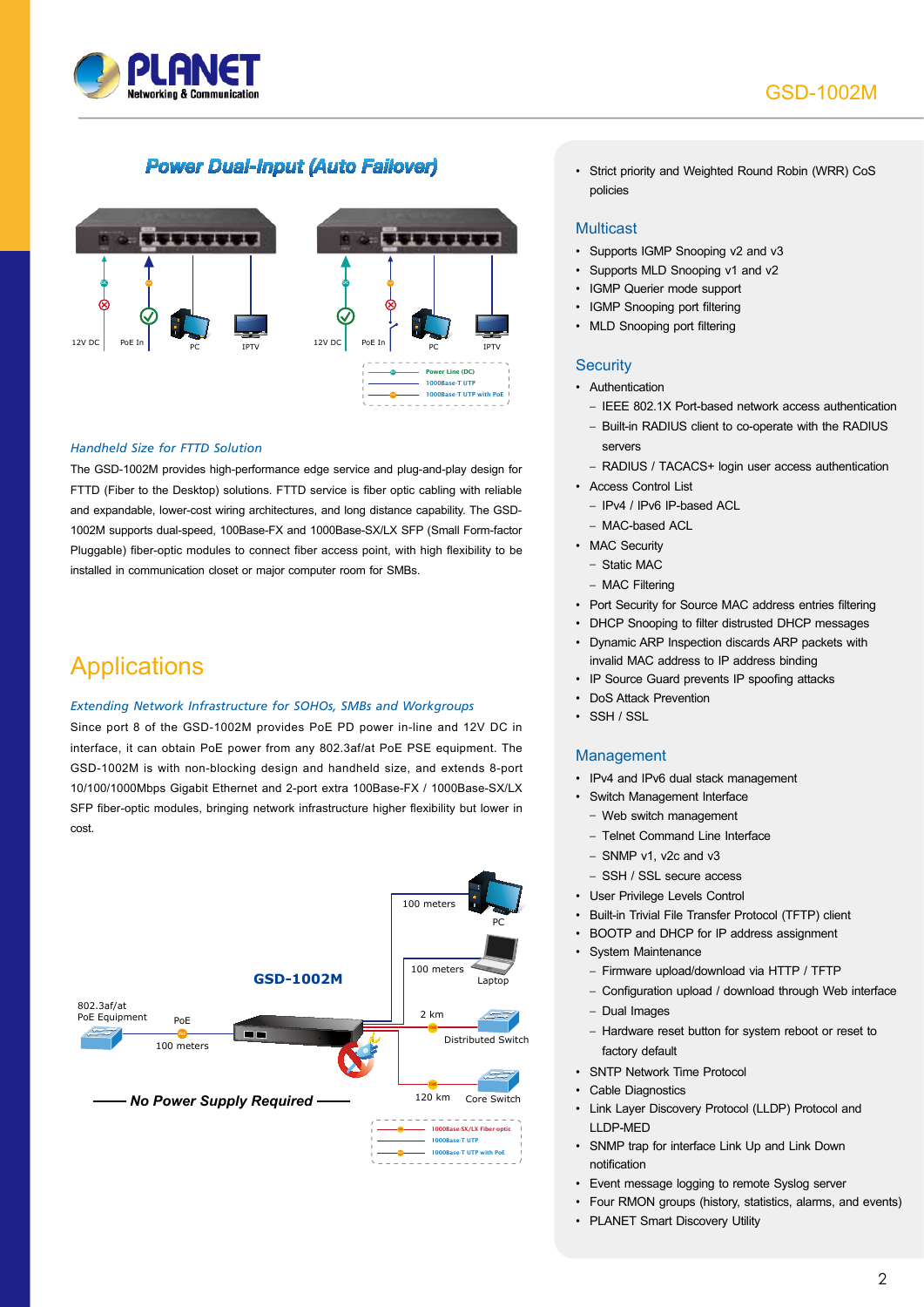

#### *Plug-and-Play for FTTD Solution*

The GSD-1002M supports free configuration and free grounding, and provides high-performance edge service. To build the network infrastructure with an easily and quickly installed option, it can decrease attenuation and crosstalk issues for zero-loss data transfer.



### **Fiber To The Desktop (FTTD) Solution**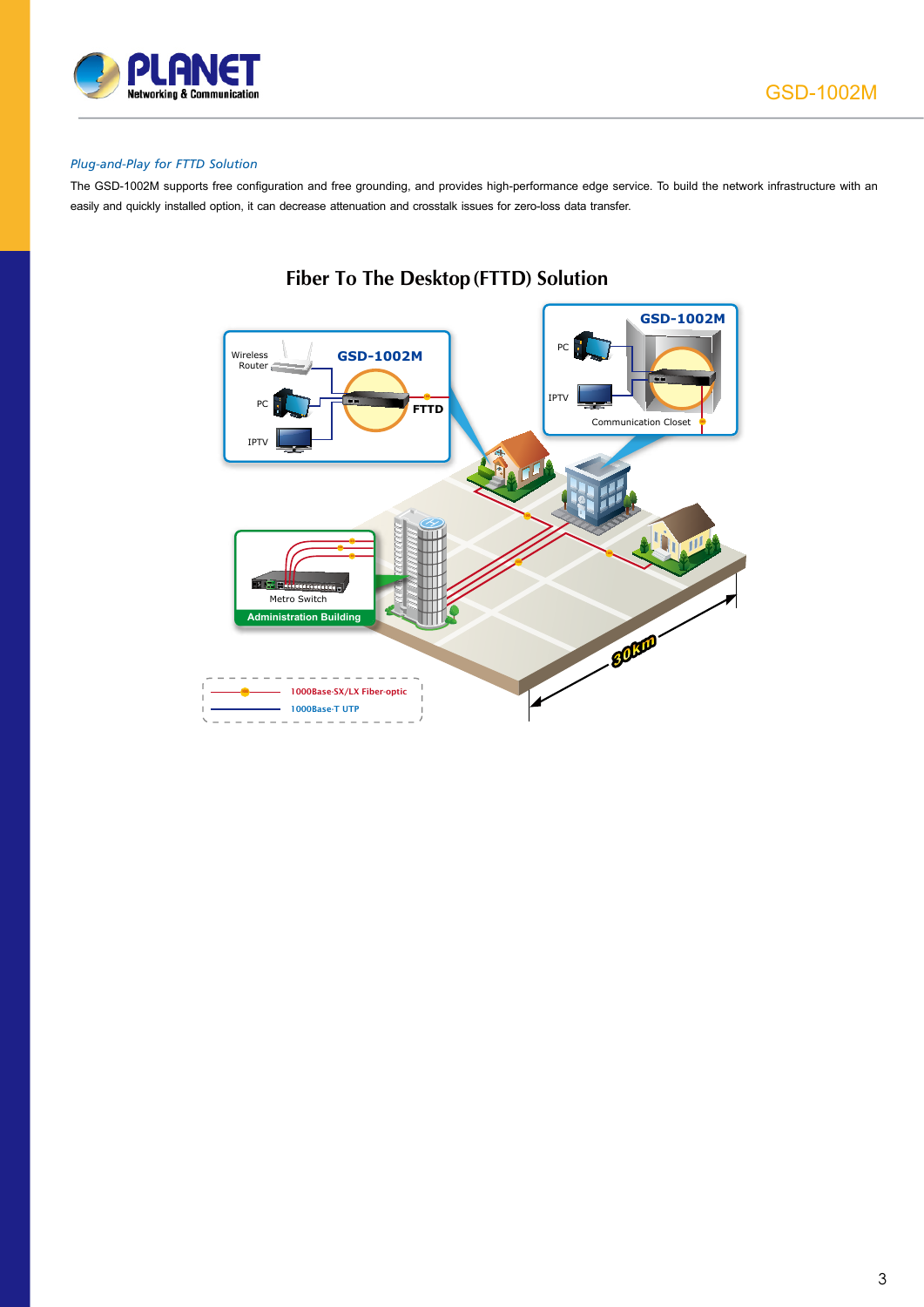

## Product Specifications

| Product                         | <b>GSD-1002M</b>                                                                                                                                                                                                                                                                                                                                                                          |
|---------------------------------|-------------------------------------------------------------------------------------------------------------------------------------------------------------------------------------------------------------------------------------------------------------------------------------------------------------------------------------------------------------------------------------------|
| <b>Hardware Specifications</b>  |                                                                                                                                                                                                                                                                                                                                                                                           |
| <b>Copper Ports</b>             | 8 x 10/100/1000Base-T RJ45 Auto-MDI/MDI-X port                                                                                                                                                                                                                                                                                                                                            |
|                                 | 2 100/1000Base-X SFP interfaces                                                                                                                                                                                                                                                                                                                                                           |
| SFP/mini-GBIC Slots             | Supports 100/1000Mbps dual mode and DDM                                                                                                                                                                                                                                                                                                                                                   |
| <b>Switch Architecture</b>      | Store-and-Forward                                                                                                                                                                                                                                                                                                                                                                         |
|                                 |                                                                                                                                                                                                                                                                                                                                                                                           |
| Switch Fabric                   | 20Gbps / non-blocking                                                                                                                                                                                                                                                                                                                                                                     |
| Switch Throughput@64Bytes       | 14.8Mpps@64Bytes                                                                                                                                                                                                                                                                                                                                                                          |
| <b>Address Table</b>            | 8K entries                                                                                                                                                                                                                                                                                                                                                                                |
| <b>Share Data Buffer</b>        | 4.1 megabits                                                                                                                                                                                                                                                                                                                                                                              |
|                                 |                                                                                                                                                                                                                                                                                                                                                                                           |
| <b>Flow Control</b>             | IEEE 802.3x pause frame for full-duplex<br>Back pressure for half-duplex                                                                                                                                                                                                                                                                                                                  |
| Jumbo Frame                     | 10K bytes                                                                                                                                                                                                                                                                                                                                                                                 |
|                                 | < 5 sec: System reboot                                                                                                                                                                                                                                                                                                                                                                    |
| <b>Reset Button</b>             | > 5 sec: Factory Default                                                                                                                                                                                                                                                                                                                                                                  |
| LED                             | System:<br>Power (Green)<br>10/100/1000T RJ45 Interfaces (Port 1 to Port 8):<br>1000Mbps (Orange), LNK/ACT (Green)<br>100/1000Mbps SFP Interfaces (Port 9 to Port 10):<br>1000Mbps (Orange), LNK/ACT (Green)                                                                                                                                                                              |
| <b>Thermal Fan</b>              | Fan-less design                                                                                                                                                                                                                                                                                                                                                                           |
| <b>Power Requirements</b>       | - IEEE 802.3af / at PoE 48V $\sim$ 56V DC in-line power<br>• 12V DC power adapter                                                                                                                                                                                                                                                                                                         |
| <b>ESD Protection</b>           | 6KV DC                                                                                                                                                                                                                                                                                                                                                                                    |
|                                 |                                                                                                                                                                                                                                                                                                                                                                                           |
| Power Consumption / Dissipation | 10.9 watts / 37.2 BTU                                                                                                                                                                                                                                                                                                                                                                     |
| Dimensions (W x D x H)          | 191 x 86 x 26 mm                                                                                                                                                                                                                                                                                                                                                                          |
| Weight                          | 396g                                                                                                                                                                                                                                                                                                                                                                                      |
| Enclosure                       | Metal                                                                                                                                                                                                                                                                                                                                                                                     |
| <b>Layer 2 Functions</b>        |                                                                                                                                                                                                                                                                                                                                                                                           |
|                                 |                                                                                                                                                                                                                                                                                                                                                                                           |
| Port Mirroring                  | TX / RX / Both<br>Many-to-1 monitor                                                                                                                                                                                                                                                                                                                                                       |
| <b>VLAN</b>                     | 802.1Q Tagged-based VLAN<br>Up to 256 VLAN groups, out of 4094 VLAN IDs<br>802.1ad Q-in-Q tunneling<br>Voice VLAN<br>Protocol VLAN<br>Private VLAN (Protected port)<br><b>GVRP</b>                                                                                                                                                                                                        |
| Link Aggregation                | IEEE 802.3ad LACP and static trunk<br>Supports 8 groups of 8-port trunk                                                                                                                                                                                                                                                                                                                   |
| Spanning Tree Protocol          | STP / RSTP / MSTP                                                                                                                                                                                                                                                                                                                                                                         |
| <b>IGMP Snooping</b>            | IGMP (v2 / v3) Snooping<br><b>IGMP Querier</b><br>Up to 256 multicast groups                                                                                                                                                                                                                                                                                                              |
| <b>MLD Snooping</b>             | MLD (v1 / v2) Snooping, up to 256 multicast groups                                                                                                                                                                                                                                                                                                                                        |
| <b>Access Control List</b>      | IPv4/IPv6 IP-based ACL / MAC-based ACL                                                                                                                                                                                                                                                                                                                                                    |
|                                 |                                                                                                                                                                                                                                                                                                                                                                                           |
| QoS                             | 8 mapping ID to 8 level priority queues<br>- Port Number<br>- 802.1p priority<br>- 802.1Q VLAN tag<br>- DSCP field in IP Packet<br>Traffic classification based, Strict priority and WRR                                                                                                                                                                                                  |
| Security                        | IEEE 802.1x - Port-based authentication<br>Built-in RADIUS client to co-operate with RADIUS server<br>RADIUS / TACACS+ user access authentication<br>IP-MAC port binding<br><b>MAC Filter</b><br><b>Static MAC Address</b><br>DHCP Snooping and DHCP Option 82<br>STP BPDU Guard, BPDU Filtering and BPDU Forwarding<br>DoS Attack Prevention<br><b>ARP</b> Inspection<br>IP Source Guard |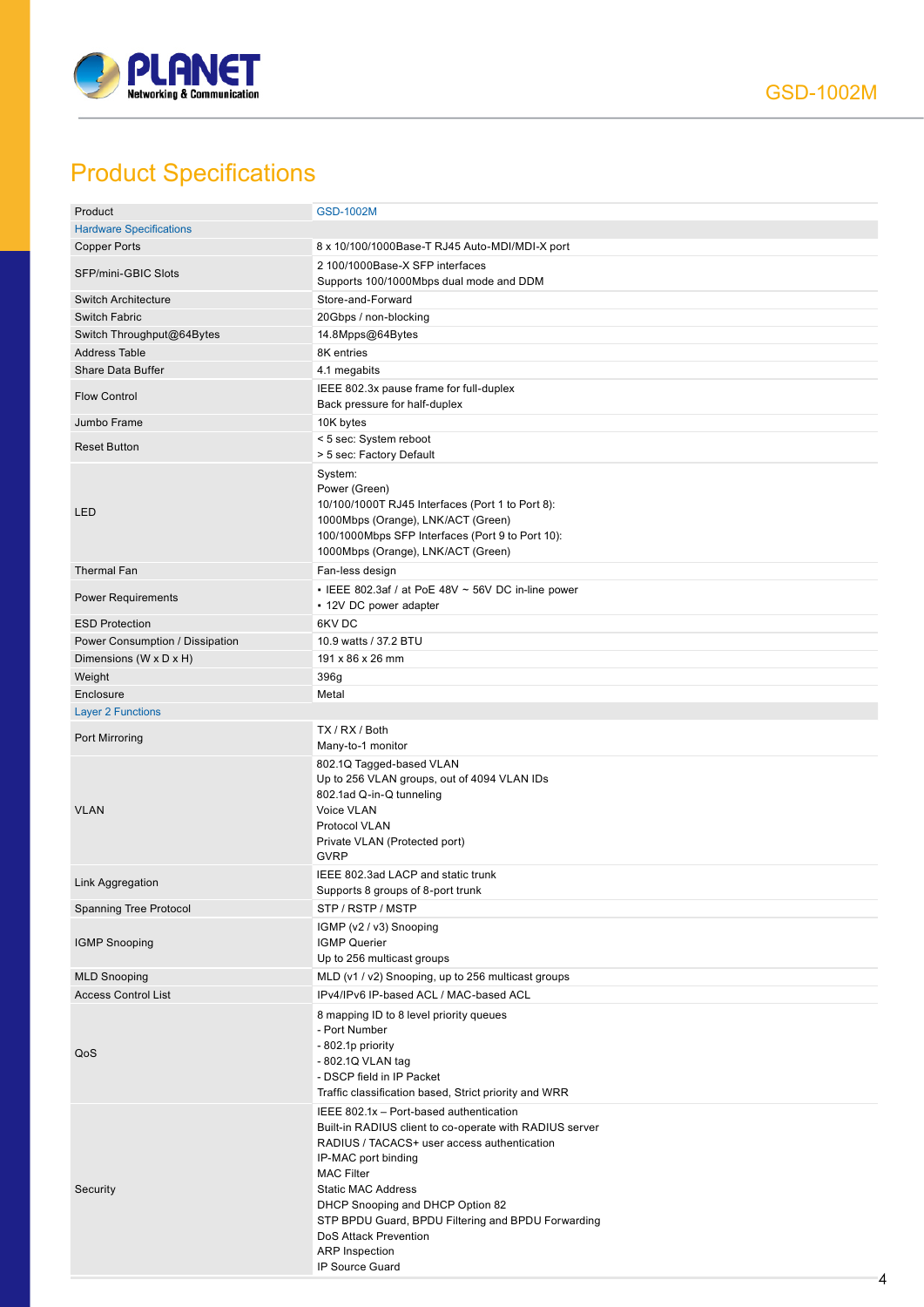

| <b>Management Functions</b>        |                                                                                                                                                                                                                                                                                                                                                                                                                                                                                                                                                                                                                                                                                                                                                                                        |
|------------------------------------|----------------------------------------------------------------------------------------------------------------------------------------------------------------------------------------------------------------------------------------------------------------------------------------------------------------------------------------------------------------------------------------------------------------------------------------------------------------------------------------------------------------------------------------------------------------------------------------------------------------------------------------------------------------------------------------------------------------------------------------------------------------------------------------|
| <b>Basic Management Interfaces</b> | Web browser / Telnet / SNMP v1, v2c<br>Firmware upgrade by HTTP / TFTP protocol through Ethernet network<br>Remote / Local Syslog<br>System log<br>LLDP protocol<br><b>SNTP</b>                                                                                                                                                                                                                                                                                                                                                                                                                                                                                                                                                                                                        |
| Secure Management Interfaces       | SSH, SSL, SNMP v3                                                                                                                                                                                                                                                                                                                                                                                                                                                                                                                                                                                                                                                                                                                                                                      |
| <b>SNMP MIBs</b>                   | RFC 3635 Ethernet-like MIB<br>RFC 2863 Interface Group MIB<br>RFC 2819 RMON (1, 2, 3, 9)<br>RFC 1493 Bridge MIB                                                                                                                                                                                                                                                                                                                                                                                                                                                                                                                                                                                                                                                                        |
| <b>Standards Conformance</b>       |                                                                                                                                                                                                                                                                                                                                                                                                                                                                                                                                                                                                                                                                                                                                                                                        |
| <b>Regulation Compliance</b>       | FCC Part 15 Class B, CE                                                                                                                                                                                                                                                                                                                                                                                                                                                                                                                                                                                                                                                                                                                                                                |
| <b>Standards Compliance</b>        | IEEE 802.3 10Base-T<br>IEEE 802.3u 100Base-TX/100Base-FX<br>IEEE 802.3z Gigabit SX/LX<br>IEEE 802.3ab Gigabit 1000T<br>IEEE 802.3x Flow Control and Back Pressure<br>IEEE 802.3ad Port Trunk with LACP<br>IEEE 802.1D Spanning Tree protocol<br>IEEE 802.1w Rapid Spanning Tree protocol<br>IEEE 802.1s Multiple Spanning Tree protocol<br>IEEE 802.1p Class of Service<br>IEEE 802.1Q VLAN Tagging<br>IEEE 802.1x Port Authentication Network Control<br>IEEE 802.1ab LLDP<br>IEEE 802.3af (Power over Ethernet)<br>IEEE 802.3at (High Power over Ethernet)<br>RFC 768 UDP<br>RFC 793 TFTP<br><b>RFC 791 IP</b><br>RFC 792 ICMP<br>RFC 2068 HTTP<br>RFC 1112 IGMP version 1<br>RFC 2236 IGMP version 2<br>RFC 3376 IGMP version 3<br>RFC 2710 MLD version 1<br>RFC 3810 MLD version 2 |
| Environment                        |                                                                                                                                                                                                                                                                                                                                                                                                                                                                                                                                                                                                                                                                                                                                                                                        |
| Operating                          | Temperature:<br>$0 \sim 50$ degrees C<br>Relative Humidity:<br>$5 \sim 95\%$ (non-condensing)                                                                                                                                                                                                                                                                                                                                                                                                                                                                                                                                                                                                                                                                                          |
| Storage                            | Temperature:<br>$-20 \sim 70$ degrees C<br>Relative Humidity:<br>$5 \sim 95\%$ (non-condensing)                                                                                                                                                                                                                                                                                                                                                                                                                                                                                                                                                                                                                                                                                        |

## Ordering Information

GSD-1002M 8-Port 10/100/1000Mbps + 2-Port 100/1000X SFP Managed Desktop Switch

## Related Products

| MGSW-28240F     | 24-Port 100/1000Base-X SFP with 4-Port 10G SFP+ L2/L4 Managed Metro Ethernet Switch |
|-----------------|-------------------------------------------------------------------------------------|
| XGS3-24242      | 24-Port 100/1000X SFP Stackable Layer 3 Managed Switch with 4 Optional 10G Slots    |
| WGSW-24040HP    | 24-Port 10/100/1000Mbps 802.3at PoE+ with 4-Port Shared SFP Managed Switch          |
| <b>POE-E201</b> | IEEE 802.3at Power over Gigabit Ethernet Extender                                   |